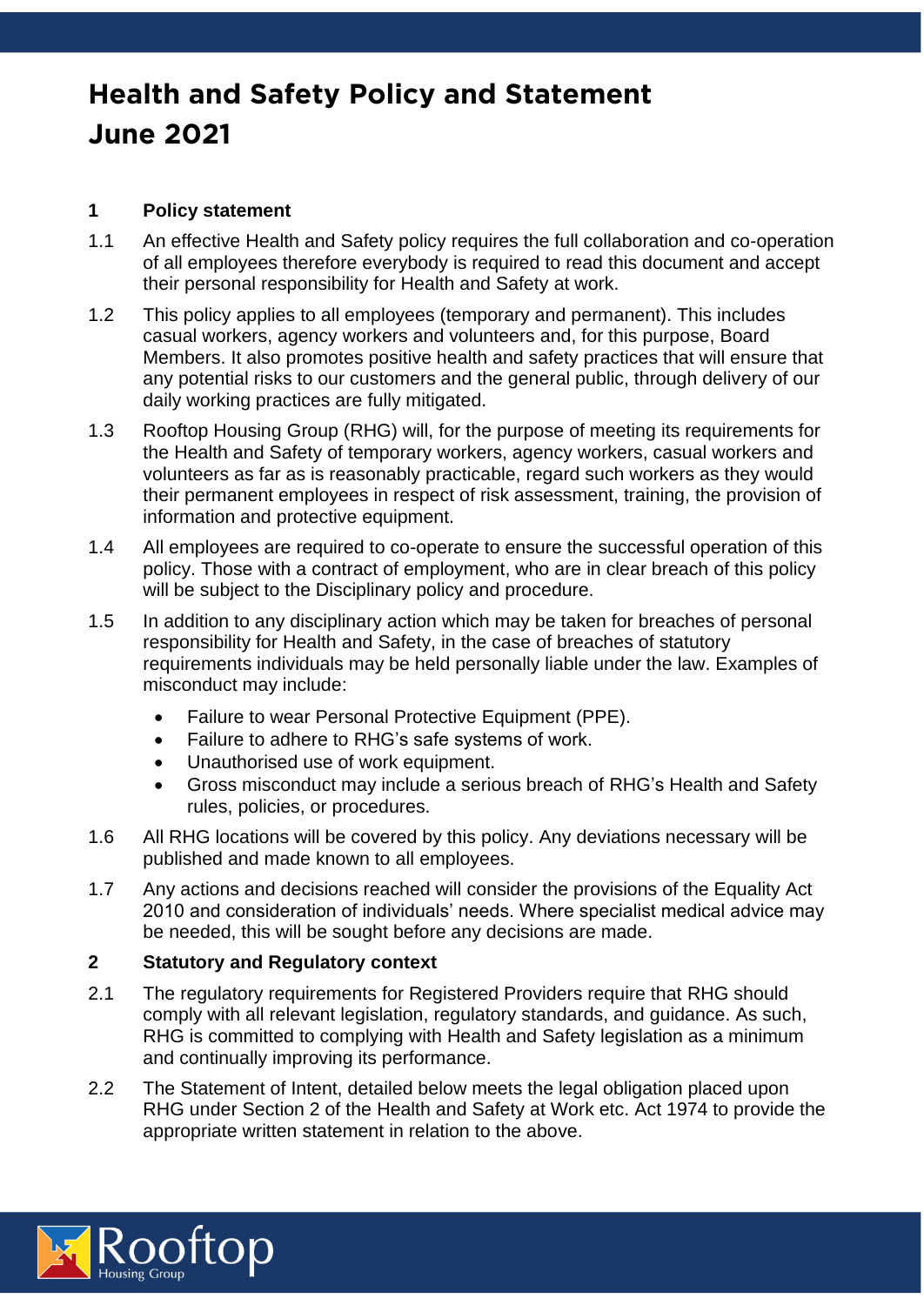#### **3 Policy outline**

- 3.1 RHG's Health and Safety policy includes:
	- Statement of Intent outlining RHG's commitment to developing a positive attitude to Health and Safety management.
	- The arrangements for managing Health and Safety this policy, supported by approved group practices, procedures and detailed safety rules, applies to all activities carried out by, or on behalf of, RHG and developed to identify, control, monitor and review Health and Safety issues.
	- Health and Safety responsibilities RHG recognises that all employees have a responsibility for Health and Safety and are accountable for ensuring a safe working environment. RHG also recognises that identifying key roles either individually or collectively is appropriate in certain circumstances and this policy identifies such roles (duty holders) and their responsibilities.
- 3.2 RHG will maintain a Health and Safety Committee. The committee provides both a consultation process and forum where relevant Health and Safety issues can be raised, scrutinised, and monitored to gain assurance that suitable, effective solutions to achieve compliance are being delivered.
- 3.3 RHG will maintain and record accidents, incidents and near misses within the organisation. Such accidents, incidents and near misses will be investigated to determine root causes and subsequently implement corrective action to prevent further occurrences. All accidents, incidents and near misses will be reported to the Health and Safety Committee.
- 3.4 Continuous improvement and best practice will be identified and monitored regularly by the Health and Safety Committee.
- 3.5 All operations are monitored by line managers and Team Leaders. During this process, operations are monitored to any appropriate operating procedure (this may be RHG's procedure, or a standard operation procedure provided by a manufacturer). Where there are contractors and/or sub-contractors working for RHG they are monitored against their own published Health and Safety plan/procedures.
- 3.6 All employees can access the Employee Handbook electronically which includes extracts from the Health and Safety policy.

#### **4 Health and Safety policy – Statement of Intent**

- 4.1 We recognise the positive benefits from developing and maintaining a high level of safety both for our employees, customers and external partners who help deliver our services. It is our policy, as an organisation, to maintain high standards and to encourage our employees to contribute to their own welfare, and that of their colleagues.
- 4.2 RHG remains committed to working with our customers to strengthen our relationship with them and as a responsible landlord we fully support the 'Together with Tenants Charter' launched by the National Housing Federation (NHF). We will ensure that we positively communicate and encourage engagement with our customers in identifying and mitigating health and safety risks / issues, whilst also ensuring they have a voice and can hold us to account in everything we do.
- 4.3 It is our intention to take all reasonable and practicable steps so that those responsibilities for health, wellbeing and safety matters are effectively assigned, accepted, and fulfilled at all levels within our organisation. In doing so, we will:

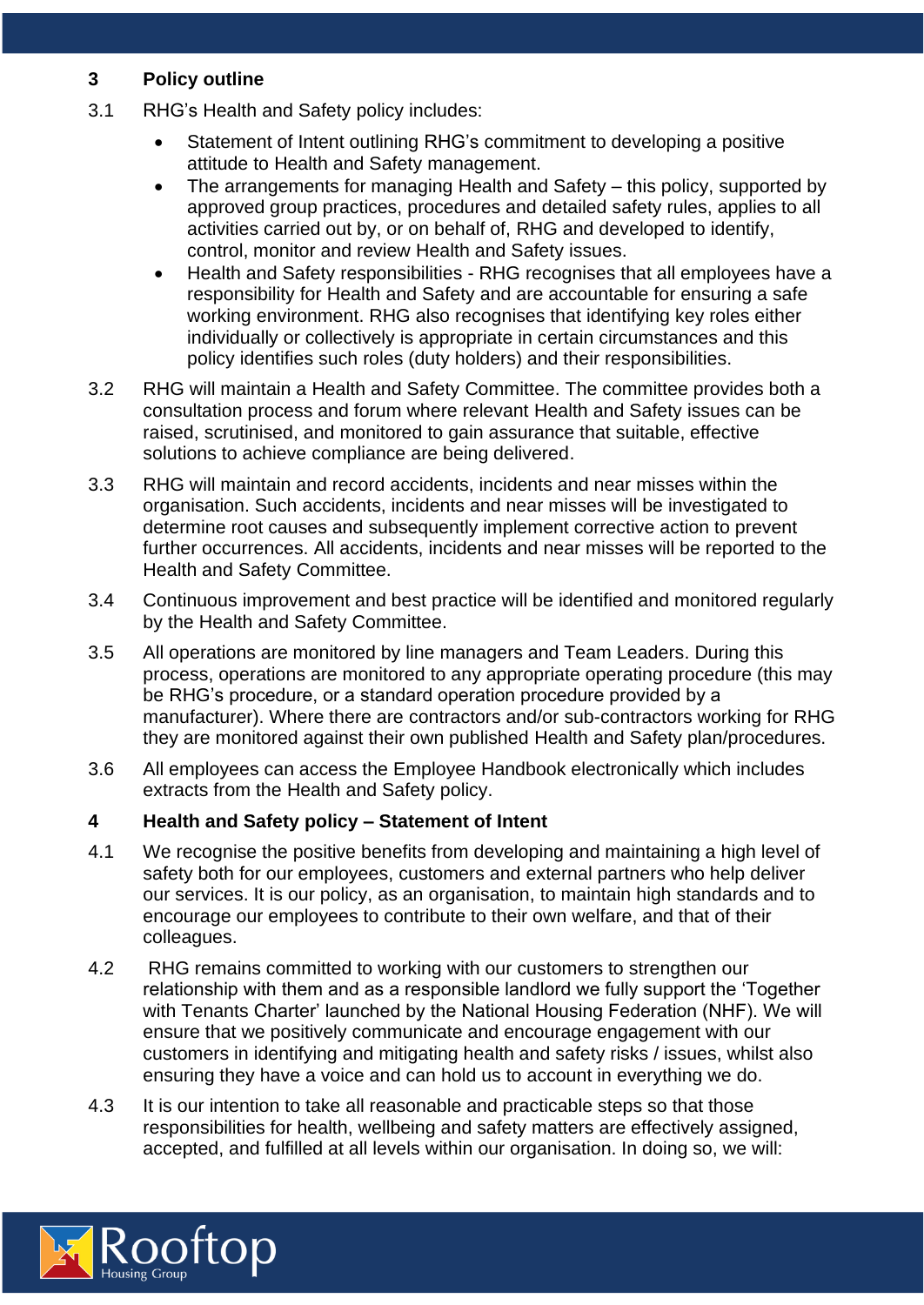- Ensure safety awareness, positive attitudes, and continuous improvement in safety performance with the commitment and active involvement of Board Members, directors, respective line managers and employees at all levels.
- Protect the Health and Safety of its employees and others that may be affected by its activities.
- Provide and maintain a safe working environment which does not constitute risks to health and welfare.
- Allocate sufficient resources to operate and maintain safe and healthy places of work.
- Provide PPE, as required for work areas and activities, ensuring its proper use in accordance with manufacturer guidelines or instruction.
- Ensure adequate information is clearly displayed on specific hazards applicable to each site.
- Provide fire protection, first aid and health monitoring facilities.
- Take account of advice and guidance issued by functional managers with responsibility for health, safety, and environmental issues, and establish and provide the necessary training.
- Formulate standards that comply with relevant statutory requirements in respect of health, safety, and the environment, as they affect employees, customers, contractors, and the public.
- Safeguard employees and others from foreseeable hazards, regarding health, safety, or the environment, in current processes and working systems by undertaking appropriate risk assessments applicable to the work activity involved.
- Ensure that when new substances, plant and equipment, processes or premises are introduced, adequate guidance, instruction and supervision are provided through risk assessments being carried out and the results communicated.
- Provide training and awareness to all employees to be aware of their own responsibilities in respect of health, safety, and environmental matters, and to ensure they participate fully in measures required to prevent accidents and industrial disease.
- Ensure that employees are clear on how to report Health and Safety concerns and incidents.
- Ensure that identified role specific Health and Safety training is carried out within identified timescales.
- Ensure that any Health and Safety refresher training is delivered to employees within appropriate timescales.
- Maintain accurate records of all Health and Safety training undertaken.
- Ensure that contractors are told of the high standards expected by RHG, and that they can demonstrate, through any approved procurement process, that any person/s working on behalf of RHG, is competent and properly trained to undertake their work without detracting from the contractor's own legal responsibility.
- Use health education and counselling to promote good health and to avoid occupational and non-occupational injuries and diseases.
- Establish procedures for monitoring compliance with safety standards and cooperate with authorities and technical organisations to ensure policies and group practices are kept up to date.
- Ensure these objectives are fulfilled through in-house auditing activities, either internally through competent assessors or external auditors.

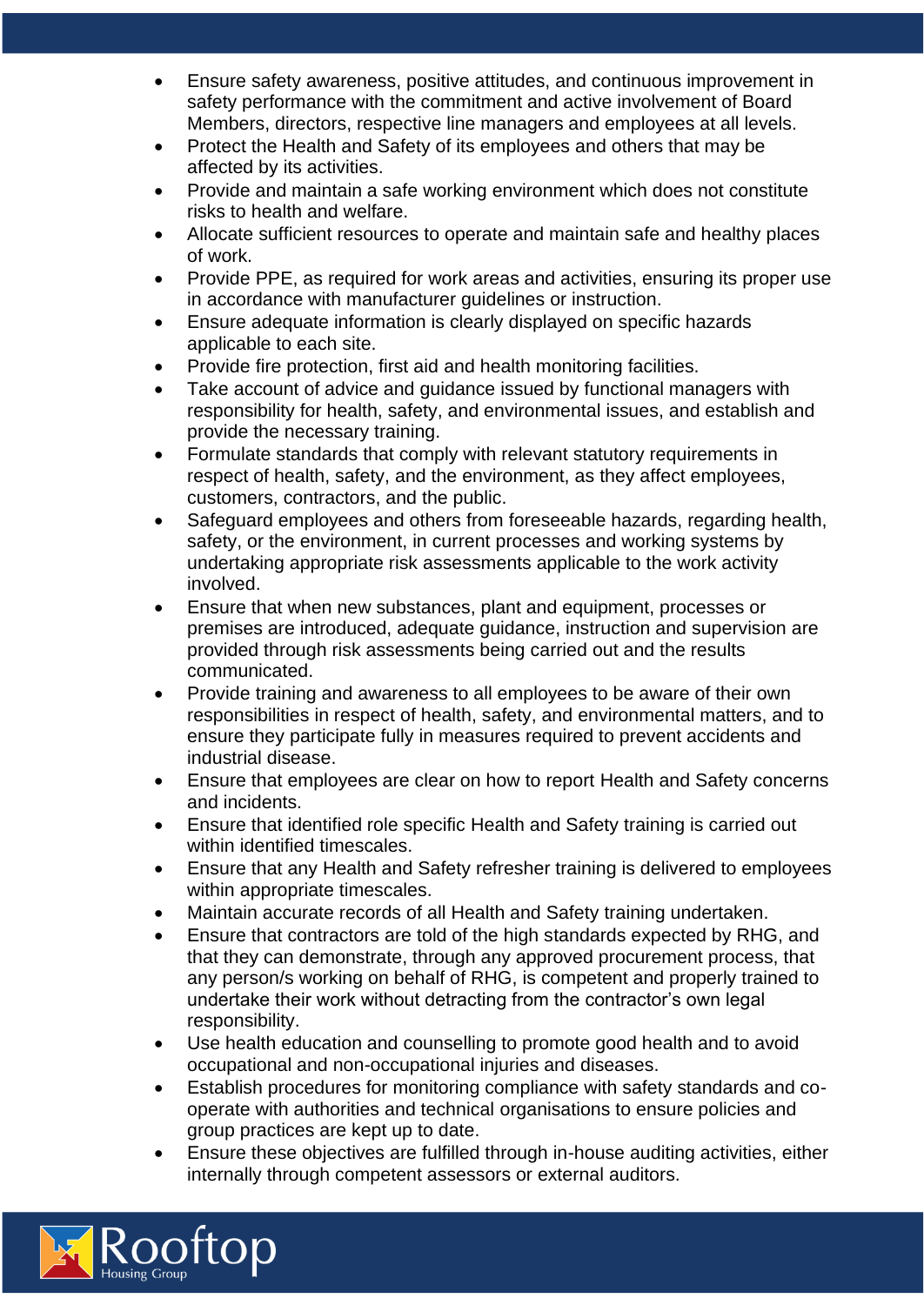- 4.4 The Health and Safety at Work etc. Act 1974 requires every employee while at work to take reasonable care for the Health and Safety of themselves, and of other persons who may be affected by their acts or omissions and to co-operate with their employer in fulfilling its statutory duties. As such, we expect the co-operation and contribution of all our employees in successfully achieving the aims and objectives set out above by:
	- Not interfering with, or the misuse of anything provided in the interest of Health and Safety.
	- Reporting any unsafe practices or situations immediately.

B. Word

14th July 2021

Signed: ………………………………….. Date: …………………………….

Boris Worrall, Group Chief Executive

### **5 Health and Safety advice**

- 5.1 The Safety & Compliance Manager, and Health & Safety Officer with support (where required) from external Health and Safety Consultants/specialists will provide competent support and advice to managers and staff in the technical and statutory aspects of safety at work as and when requested to do so. Where questions arise over the maintenance of safe working practices or conditions, matters can be referred to a Leadership Team member, Executive Director or the Group Chief Executive who then has the responsibility for ensuring that sufficient authority is given to enable safe practices and the appropriate Health and Safety arrangements, are being maintained.
- 5.2 RHG will liaise with the local Health and Safety Executive (HSE), Environmental Health Officers, Fire and Rescue Service and other specialist agencies, as necessary. To obtain specialist advice or assistance on Health and Safety matters, RHG may use the services of additional external safety practitioners as may be appropriate.

#### **6 Communications**

- 6.1 All employees, both existing and new, will be made aware of this document and their own Health and Safety responsibilities. Employees will be kept informed of all Health and Safety issues relevant to their work activities, including the results of risk assessments.
- 6.2 This will be achieved through the following internal channels:
	- Notices and posters
	- Emails and posts on Workplace
	- Induction process and training
	- Health and Safety Committee
	- Leadership Team meetings
	- Health and Safety/hazard reporting procedures
	- Health and Safety audits
- 6.3 Outside RHG through contact with:
	- Health and Safety Consultant
		- **HSE**

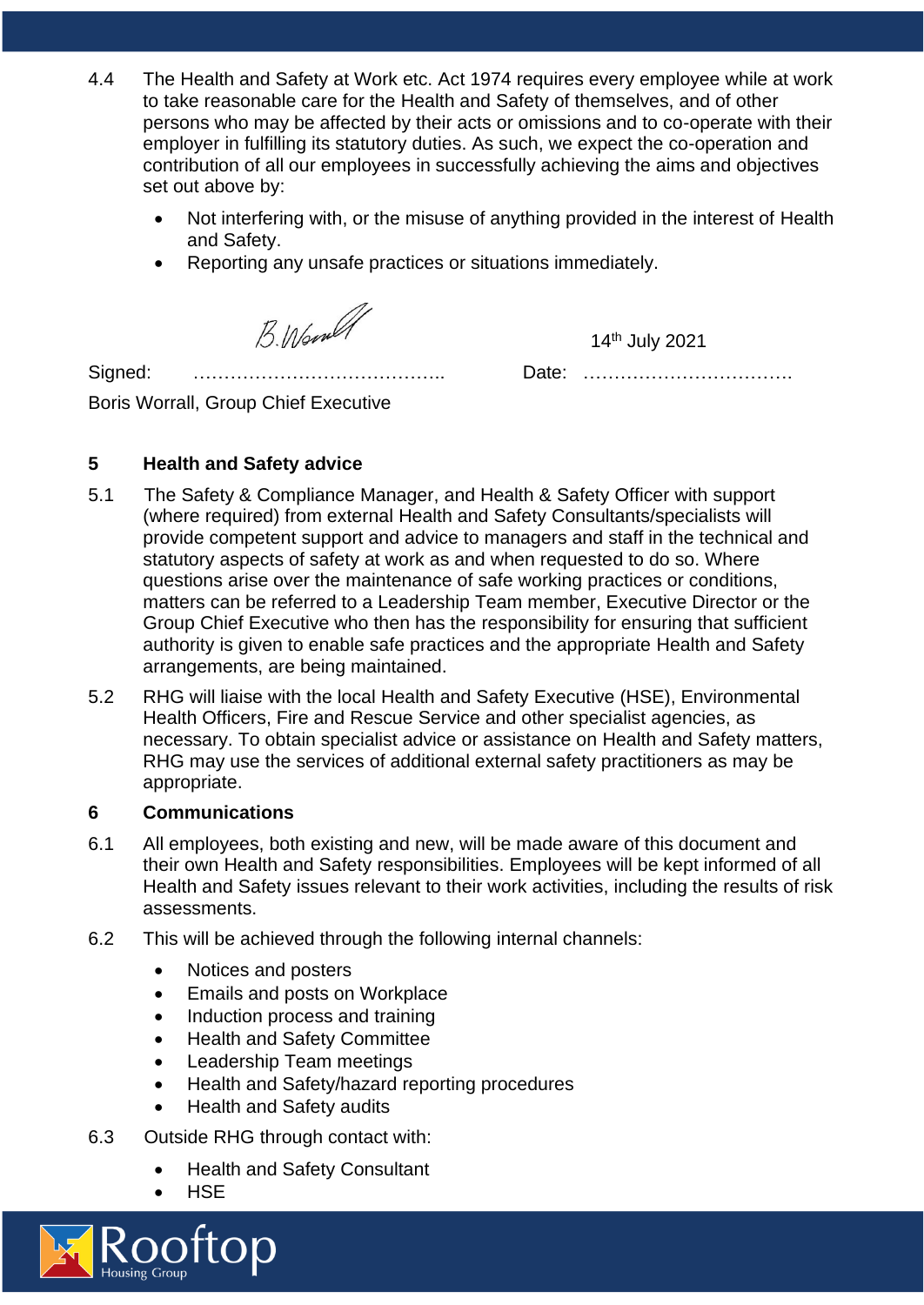- Regional Fire Services
- Environment Agency
- Local Authorities
- Regional and national Health and Safety working groups/forums
- Association of Safety and Compliance Professionals (ASCP)
- 6.4 Receipt of correspondence from any enforcing authority indicating their intention to act against RHG, must be brought to the immediate attention (within 24 hours) of the Group Chief Executive or, in his absence an Executive Director.

#### **7 Organisational arrangements**

- 7.1 Group Chief Executive The general direction of Health and Safety at work is delegated to the Group Chief Executive, Housing Director, People Director, Development Director and Finance Director, and in turn their management teams, in respect of responsibility and authority for the effective execution of approved policies, as specified in the Duty Holder and Responsible Persons Schedule (Please refer to **Appendix 2)**.
- 7.2 The Housing Director will be supported by the Head of Assets & Facilities and where required, external Health and Safety Consultants and Specialists. The preparation of advice and guidance is the primary means by which directors and line managers gain an understanding of the issues involved with Health and Safety.
- 7.3 The Health and Safety Committee will consist of a member of the Board, a member of the Executive Team, Risk and Assurance representatives, Senior Management (Heads of Service / Leadership Team), Employee representatives, a Residents Excellence Panel (REP) representative and Safety and Compliance representatives Minutes of the meetings will be made available to all employees, Audit and Risk Committee and Board.
- 7.4 Operational managers, duty holders and responsible persons will ensure safe working conditions and will have access to the Health and Safety Committee via an appropriate member of the committee, or alternatively be appointed to the committee.

#### **8 Responsibilities**

- 8.1 The Board will ensure there is an effective Health and Safety policy for RHG and periodically appraise its effectiveness.
- 8.2 The Group Chief Executive as duty holder will ensure:
	- That Health and Safety performance will be included as an agenda item at Executive Team meetings and when new information needs to be communicated or when there are changes in process or legislation, or issues have arisen that need to be discussed.
	- Health and Safety is included in an annual report to Board.
	- Awareness of major hazards, ensuring that a process is in place for periodic checks to guarantee that approved safety precautions are being carried out.
	- The objectives and responsibilities outlined within the Health and Safety policy Statement of Intent are communicated to all employees and that duty holders and responsible persons understand, actively support, and implement the Health and Safety policy and group practices.
	- Maintain interest and enthusiasm for Health and Safety amongst employees.
	- That managers are aware of statutory legislations, common law and codes of practice affecting their area of operation.

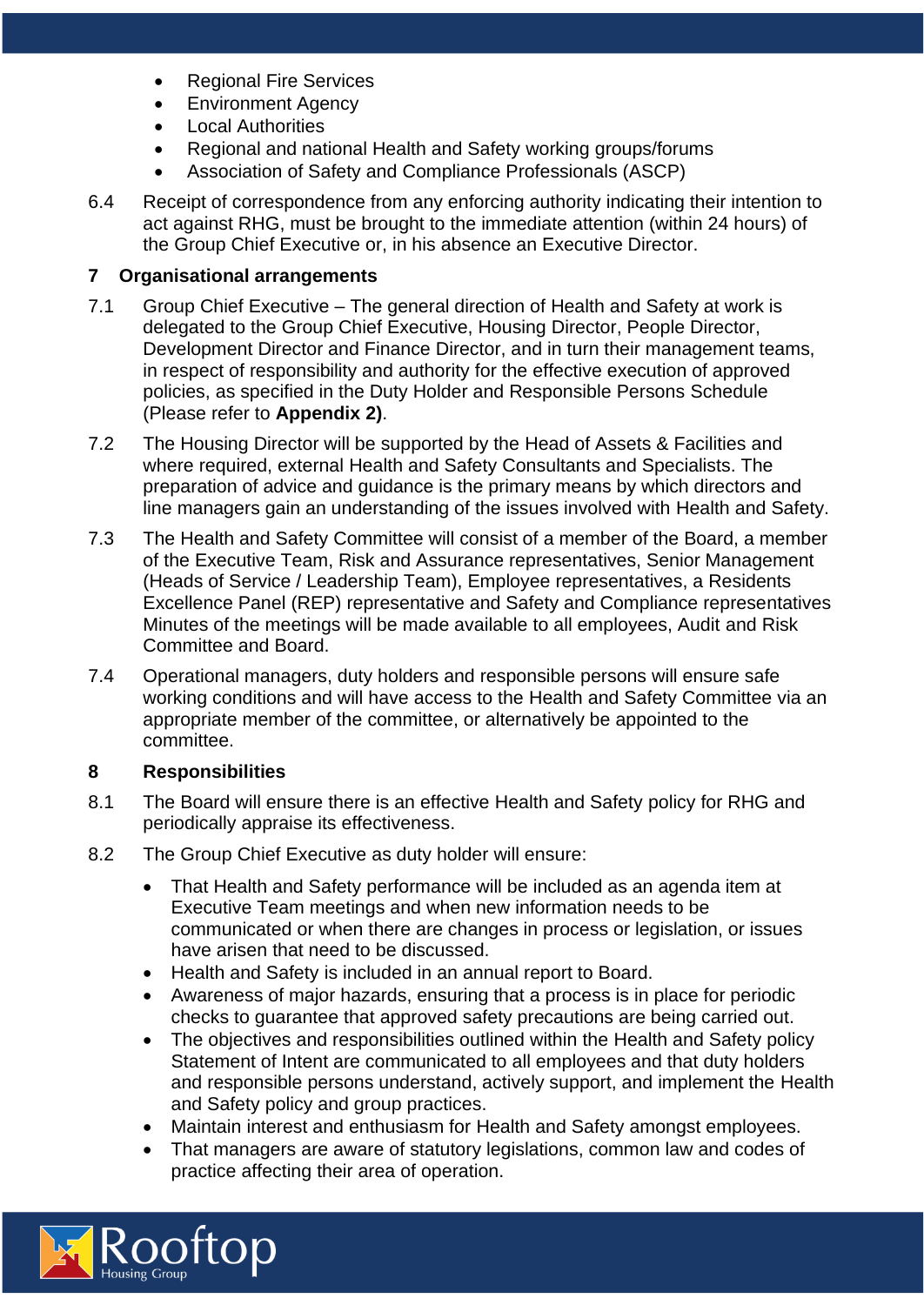- That RHG's activities are conducted in such a way that the public are not exposed to risks to their Health and Safety.
- 8.3 Ultimate responsibility for Health and Safety rests with the Group Chief Executive as Duty Holder.
- 8.4 The Directors as Duty Holders will:
	- Establish Health and Safety arrangements/procedures for RHG.
	- Make sure that RHG's Health and Safety policy is communicated and understood at all levels.
	- Ensure all managers understand, actively support, and implement the Health and Safety policy, group practices and procedures.
	- Take a direct interest in such arrangements and procedures and publicly support all persons implementing them.
	- Arrange for employee training as required.
	- Maintain interest and enthusiasm for Health and Safety amongst all RHG employees.
	- Receive reports, information and recommendations from RHG's consultants and arrange, through their managers, to give effect to the decisions on all aspects of Health and Safety in accordance with the Health and Safety at Work Act 1974 and other statutory enactments or codes of practice which may be issued from time to time.
	- Be aware of major hazards and that managers make periodic checks to ensure that approved safety precautions are being carried out.
	- Be aware of statutory legislation, common law and codes of practice affecting RHG's area of operation.
	- Advise managers on matters arising under the Health and Safety at Work Act 1974.
	- Report to the Group Chief Executive and Board on the effectiveness of the Health and Safety policy, as implemented through responsible persons and other managers, and recommend any amendments to the Health and Safety policy to meet changes in organisation, legislation or to improve safety standards.
- 8.5 Responsible persons and managers ensure the Health and Safety of employees at work in their department. They must therefore:
	- Contribute to and fully support the Health and Safety policy.
	- Ensure their team members are instructed and trained so that they fully implement the Health and Safety policy, group practices and procedures.
	- Be informed about statutory legislation, common law, and codes of practice as it affects their department.
	- Continuously monitor safety performance in their department and initiate action to reverse adverse trends.
	- Maintain interest and enthusiasm for safe working amongst all employees.
	- Ensure access to all fire exits, alarm buttons and fire extinguishers are available.
	- Ensure appropriate PPE is available and used.
	- Ensure that contractors under their direction carry out their work according to RHG policy and conditions laid down in the 'Contractors Code of Conduct' document.
	- Ensure prompt attention is given to repair and maintenance requirements.
	- Set a good example, especially by using appropriate PPE.
- 8.6 All employees are responsible for:

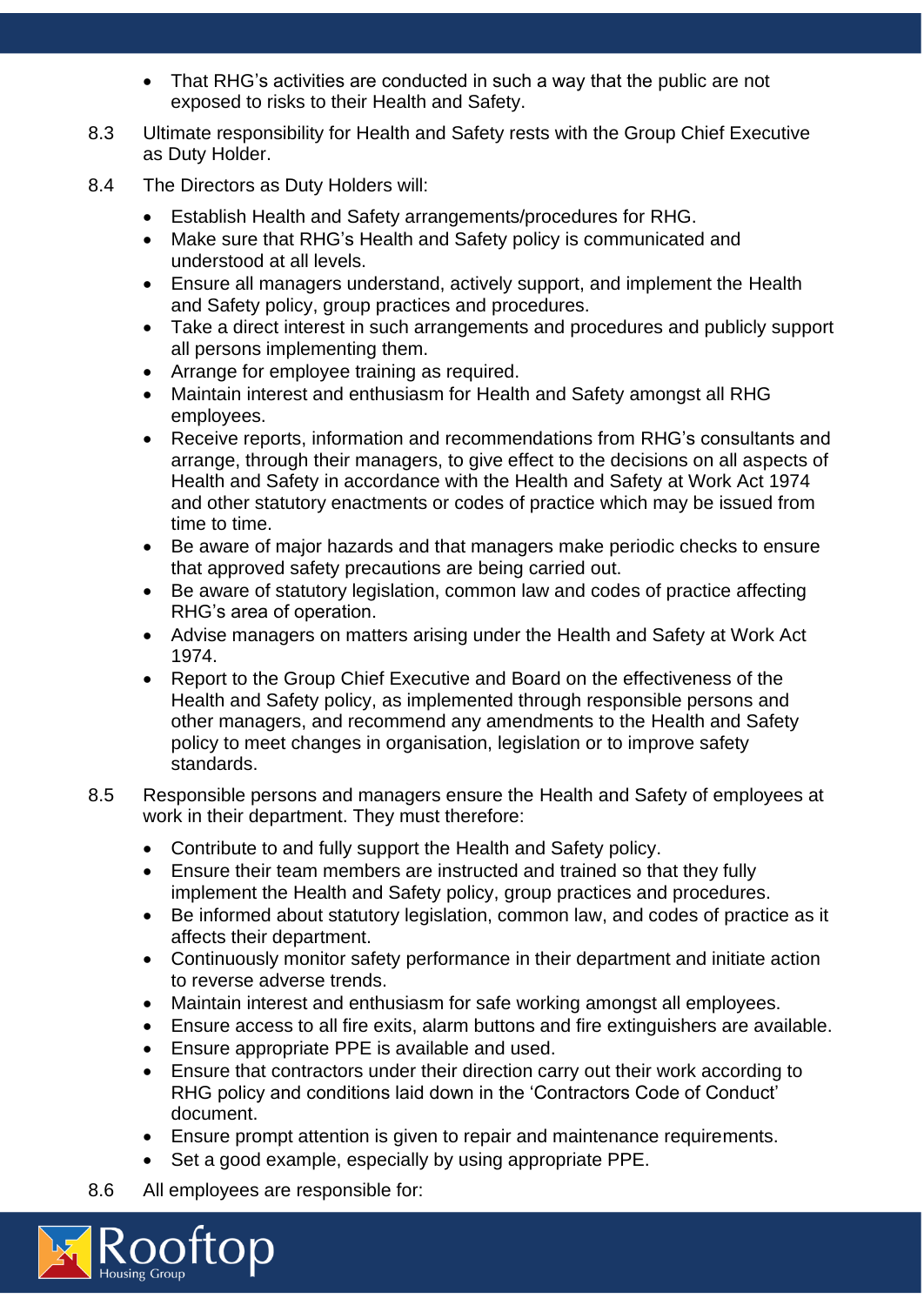- Making themselves familiar with and observing RHG's Health and Safety policy, group practices, procedures, and safety rules.
- Taking all due care for the Health and Safety of both themselves and their fellow employees, wearing and using appropriate PPE as required and in accordance with manufacturer instructions.
- Co-operating with RHG in the implementation and observation of all statutory requirements.
- Not misusing or interfering with anything provided by RHG in the interest of Health and Safety at work.
- Reporting all accidents, incidents hazards to their immediate line manager if there is an immediate Health and Safety risk and ensue, they are reported through appropriate forms on Workplace
- Attending all Health and Safety mandatory and role specific training as required.
- 8.7 RHG and 'non-employees' (tenants, leaseholders and other stakeholders) RHG recognises and accepts it has a duty, so far as is reasonably practicable, not only to its employees but also to prevent risk of injury to others including tenants and leaseholders, partners/contractors, visitors and members of the public.
- 8.8 Employees are charged with the responsibilities for visitors and contractors and they should observe the directions on this matter that are contained in relevant group practices and policies.
- 8.9 Group practices, risk assessments and any control measures implemented by RHG will also therefore take into consideration the Health and Safety of these other groups. Specifically, RHG will:
	- Consider risks to non-employees when carrying out their work activities to ensure compliance with safe systems of working.
	- Provide any relevant and appropriate information where identified to nonemployees in a timely manner to minimise risk of injury.
	- Report any defects in maintenance and repair of premises, plant, or equipment immediately so that remedial action can be taken.
	- Prevent contact with any substance which could lead to a risk of injury or ill health.

#### **9 Training**

- 9.1 The identification of Health and Safety training requirements will be a line management function carried out in consultation with employees as part of the recognised and published Learning and Development policy.
- 9.2 The Workforce Development plan identifies, by role, what Health and Safety training is appropriate to each employee.
- 9.3 All employees are given Health and Safety training appropriate for the work they do.
- 9.4 All employees are given general Health and Safety training as part of their induction or when changing jobs within RHG.
- 9.5 Mandatory and induction training is identified and arranged as part of the training plan and induction process. Managers or supervisors may also identify specialised training requirements for Health and Safety and liaise with the Head of Human Resources and consult with the Workforce Development plan.
- 9.6 Arrangements for the training of new employees, including temporary workers, and subsequent instructions in safe working methods, are undertaken by the employee's line manager and Human Resources department.

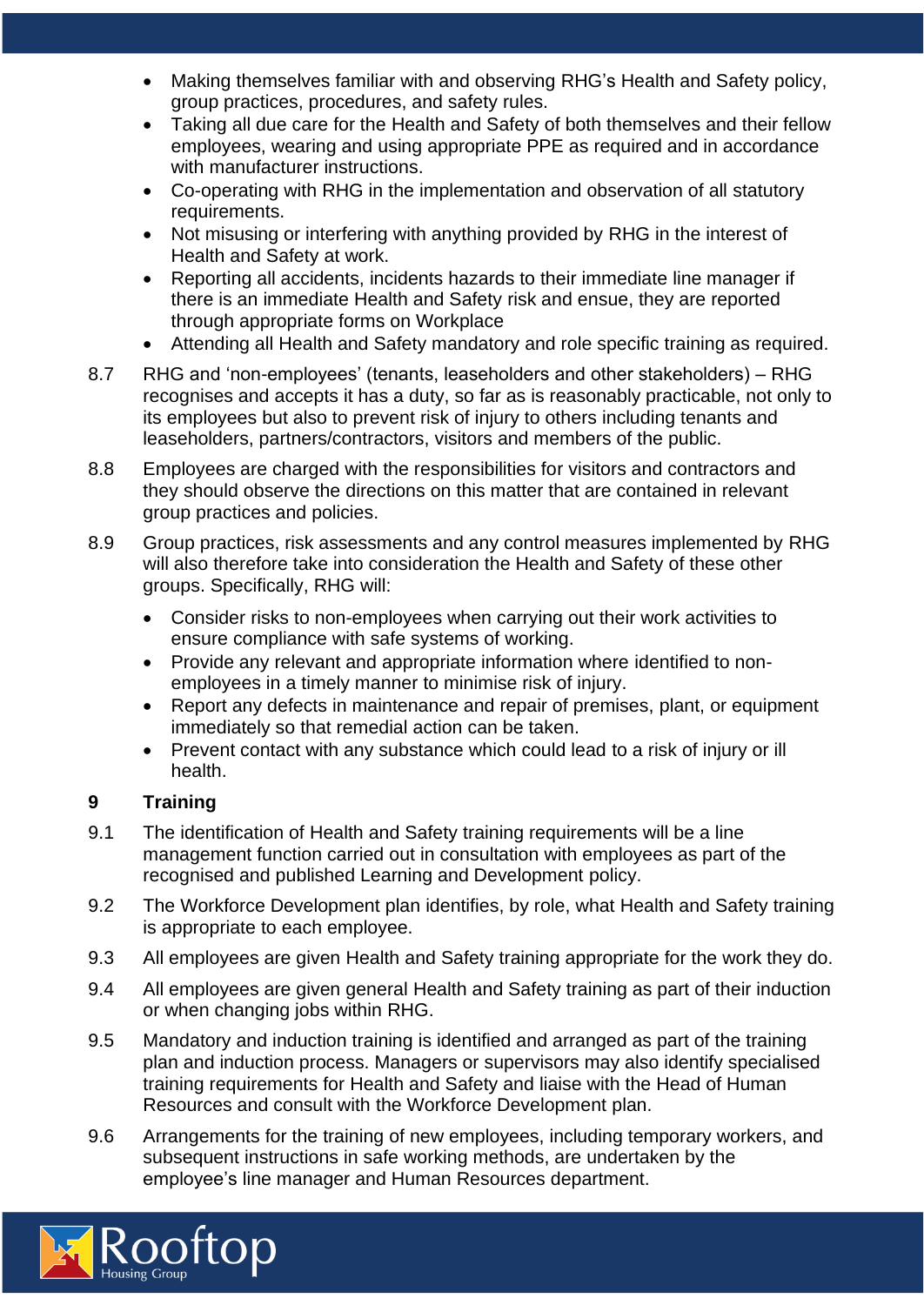#### **10 Welfare arrangements**

- 10.1 Every effort is made to provide the most suitable type of PPE for the job. Where the need for PPE has been identified, it must always be worn in the designated areas. Any non-compliance of wearing of equipment or misuse will result in disciplinary action being taken. Serious breaches could result in dismissal.
- 10.2 Monitoring of contractors is carried out to ensure, as far as is reasonably practicable, that appropriate standards will be maintained in occupational health, safety, welfare, and environmental matters.
- 10.3 Arrangements exist for the observance of special regulations covering young people, new and expectant mothers, and employees with a permanent or temporary disability.
- 10.4 To ensure that good hygiene is encouraged, RHG provides appropriate facilities. All such facilities will be maintained in a clean and healthy condition.
- 10.5 Disciplinary action may be taken if employees are found to misuse any welfare provisions provided.

#### **11 Occupational Health and Safety risks**

- 11.1 A register of the occupational Health and Safety risks associated with RHG's activities is kept and maintained.
- 11.2 The risk assessment register is regularly updated with information, in the light of accident reviews and the performance of RHG generally. The record of the risk assessment will include information regarding young people.
- 11.3 Under the Management of Health and Safety at Work Regulations 1999, there are responsibilities toward young people, which are:
	- To assess risks to all young persons under 18 years of age before they start work.
	- To ensure the risk assessment considers psychological or physical immaturity, inexperience, and lack of awareness of existing or potential risks.
	- To introduce control measures to eliminate or minimise the risks, so far as is reasonably practicable.
	- To let the school or parents/guardians of any children, still of compulsory school age and below the minimum school leaving age, know the key findings of the risk assessment and the control measures introduced before the child starts work or work experience.
	- To address certain specified factors in the risk assessment.
	- To take account of the risk assessment in deciding whether the young person should be prohibited from certain work activities, except in specified circumstances.

#### **12 Records**

12.1 Records will be maintained of audits and the resultant corrective action will be taken to demonstrate compliance. Records of risk assessments and other statutory documents demonstrating compliance with statutory requirements will be kept in line with best practice.

#### **13 Review**

13.1 This policy will be reviewed annually, subject to changes in legislation and/or best practice.

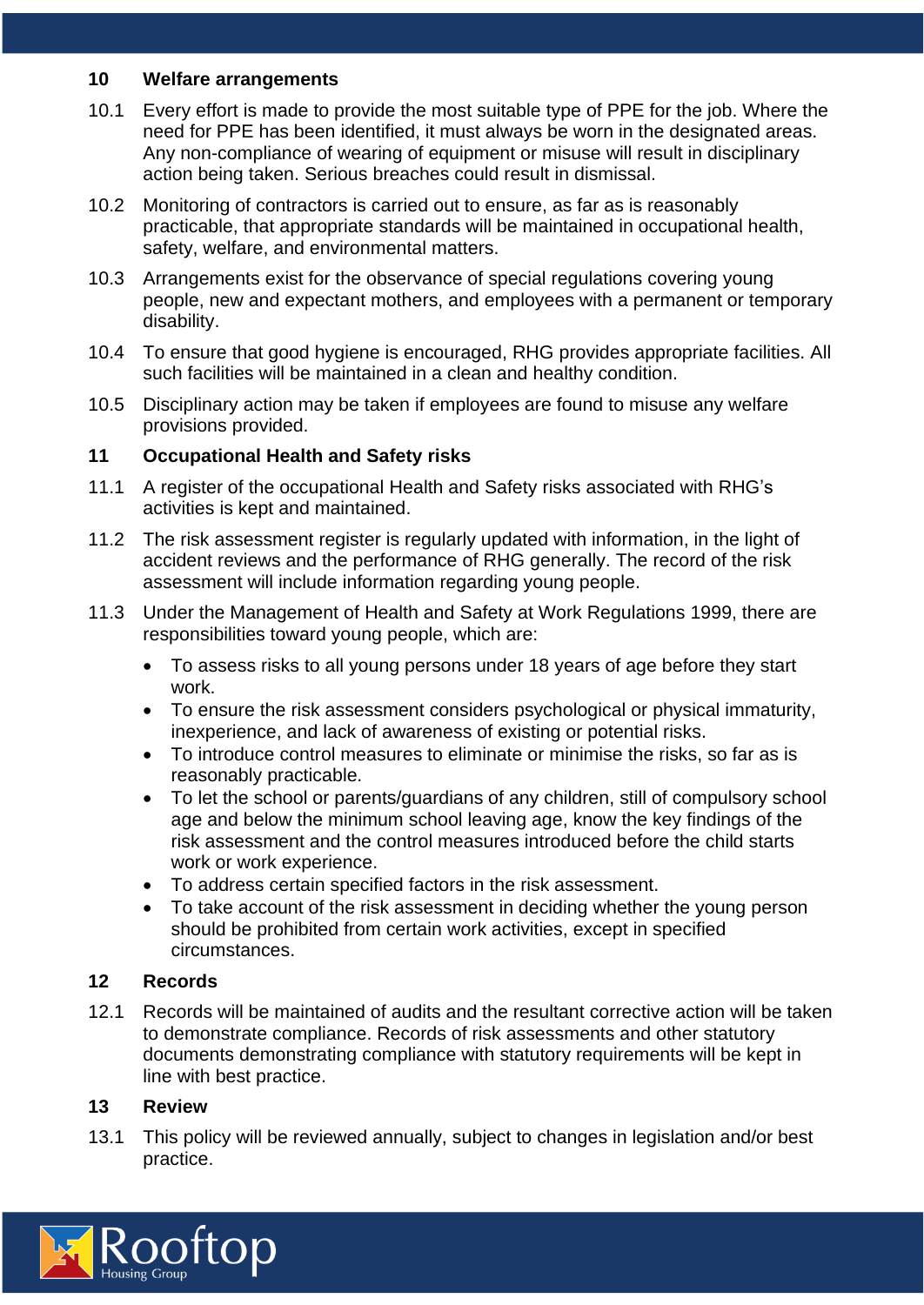- 13.2 The Executive Team, Leadership Team, and Health and Safety Committee have been identified as the appropriate channels through which associated policies, group practices and risk assessments will be discussed and approved prior to distribution and implementation.
- 13.3 The review of safety performance will remain a primary task of the Executive Directors supported by line managers.

# **14 Consultation** 14.1 Leadership Team June 2021 14.2 Executive Team **June 2021** 14.3 Health and Safety Committee June 2021 **15 Responsibilities**  15.1 **Responsible body** Board of RHG 15.2 Formulation and approval of policy Board of RHG Amendments to policy **Executive Team** Monitoring of policy **Leadership Team** Operational management of policy/policy Operational management of policy/policy<br>author<br>author 15.3 **Duty holders** Group Chief Executive Housing Director Development Director People Director Finance Director 15.4 **Date of formulation of policy** September 2003 15.5 **Dates of policy reviews** June 2021 June 2020 July 2019 November 2018 15.6 **Date of next review** June 2022

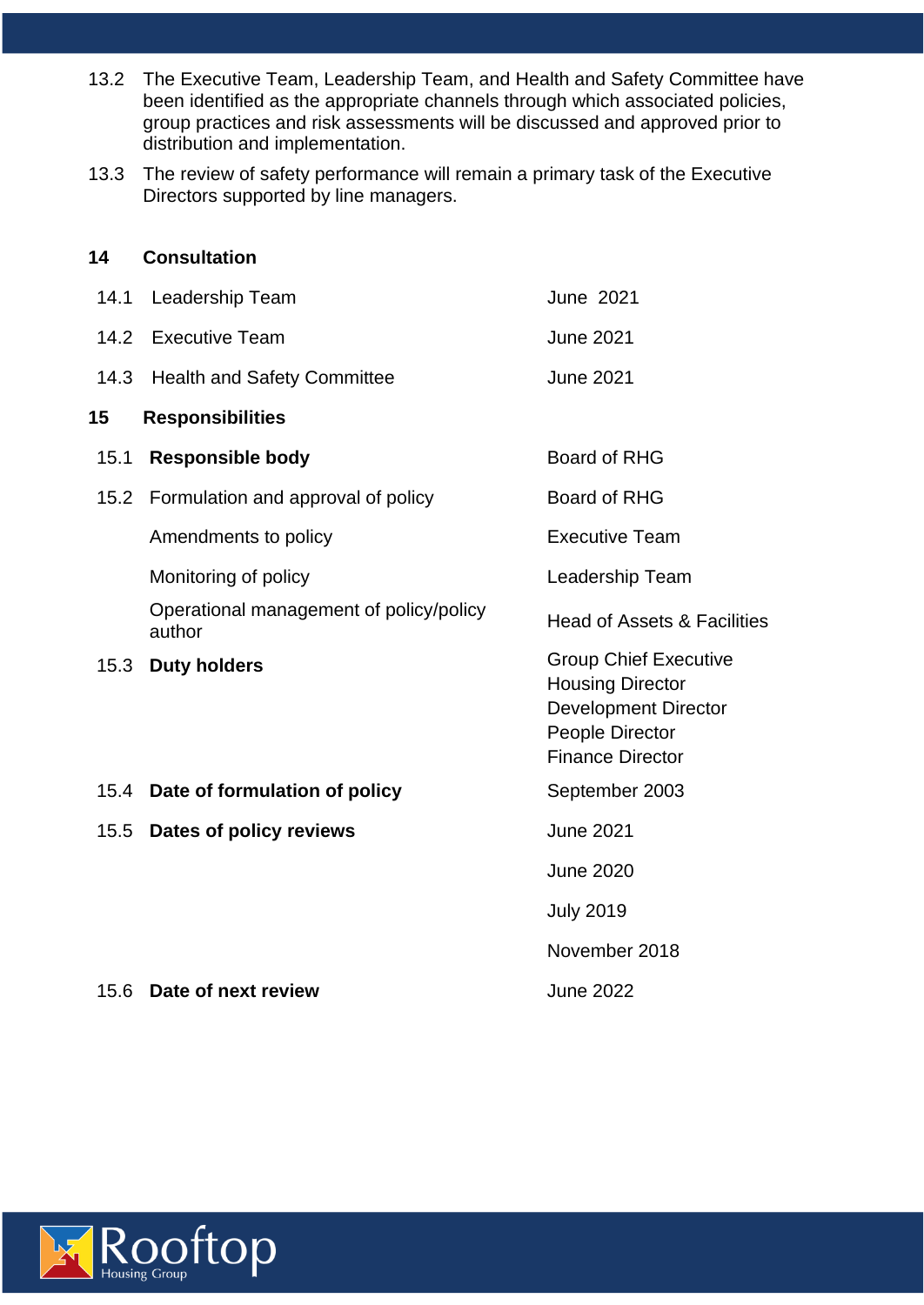#### **Appendix 1**

#### **Associated documents**

Internal – RHG policies and procedures

- Capability Policy and Procedure
- Code of Conduct Contactors
- Disciplinary Policy and Procedure
- Employee Handbook
- Equalities and Diversity Policy
- Lift Safety Policy
- No Access Policy
- Fire and Bomb Evacuation Procedure
- Health and Safety procedures
- Local arrangements documents
- Induction Procedure

#### Group practices

- Accident and Incident
- Asbestos
- Blood borne viruses and bodily fluids
- Consultation with employees
- Display screen equipment
- Driving at work
- Drug and alcohol
- Electricity at work
- Fire safety
- First aid at work
- Legionella
- Lone and working at home
- Manual handling
- New and expectant mothers
- Personal protective equipment
- Risk assessment

#### **External**

- Health and Safety at Work Act 1974
- Management of Health and Safety at Work Regulations 1999
- Equality Act 2010
- Social Housing White Paper
- Building Safety Bill
- All other Health and Safety legislation and regulations as quoted in the above Group Practices

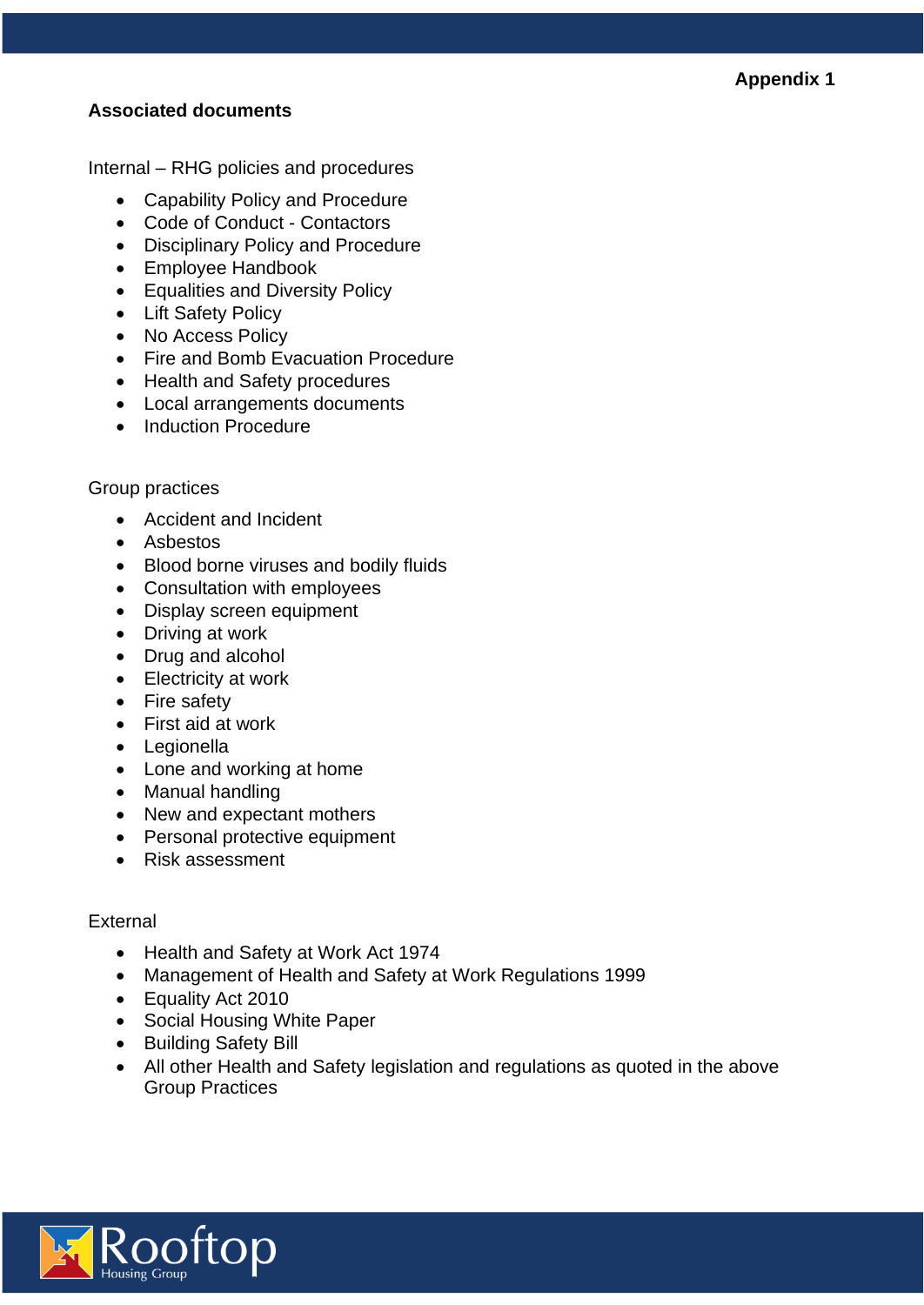**Appendix 2**



## **Duty Holders and Responsible Persons for Health Safety and Landlord Compliance– June 2021**

**Duty Holder** is the person(s) who has overall responsibility for ensuring full compliance and has the ability to influence change and the budget to implement it.

#### **Responsible person**

Operationally will be the person(s) able to implement processes which ensure compliance and have the capacity to advise the Duty Holder.

| <b>Title</b>                                                        | <b>Duty Holder</b>                                                                                                                          | <b>Responsible persons</b>                                                                                  |
|---------------------------------------------------------------------|---------------------------------------------------------------------------------------------------------------------------------------------|-------------------------------------------------------------------------------------------------------------|
| <b>Health and Safety Policy</b>                                     | <b>Group Chief Executive</b>                                                                                                                | <b>Development Director</b><br><b>Finance Director</b><br><b>Housing Director</b><br><b>People Director</b> |
| <b>Accident and Incident</b><br><b>Group Practice</b>               | <b>Group Chief Executive</b><br><b>Housing Director</b><br><b>People Director</b>                                                           | Head of Assets &<br><b>Facilities</b><br>Safety & Compliance<br>Manager                                     |
| <b>Asbestos Group Practice</b>                                      | <b>Group Chief Executive</b><br><b>Development Director</b><br><b>Finance Director</b><br><b>Housing Director</b><br>People Director        | Head of Assets &<br><b>Facilities</b><br>Head of Housing<br><b>Head of Programme</b><br><b>Delivery</b>     |
| <b>Blood Borne Pathogens</b><br>and Bodily Fluids Group<br>Practice | <b>Group Chief Executive</b><br><b>Development Director</b><br><b>Finance Director</b><br><b>Housing Director</b><br><b>People Director</b> | Head of Assets &<br><b>Facilities</b><br>Head of Housing<br><b>Head of Human</b><br><b>Resources</b>        |

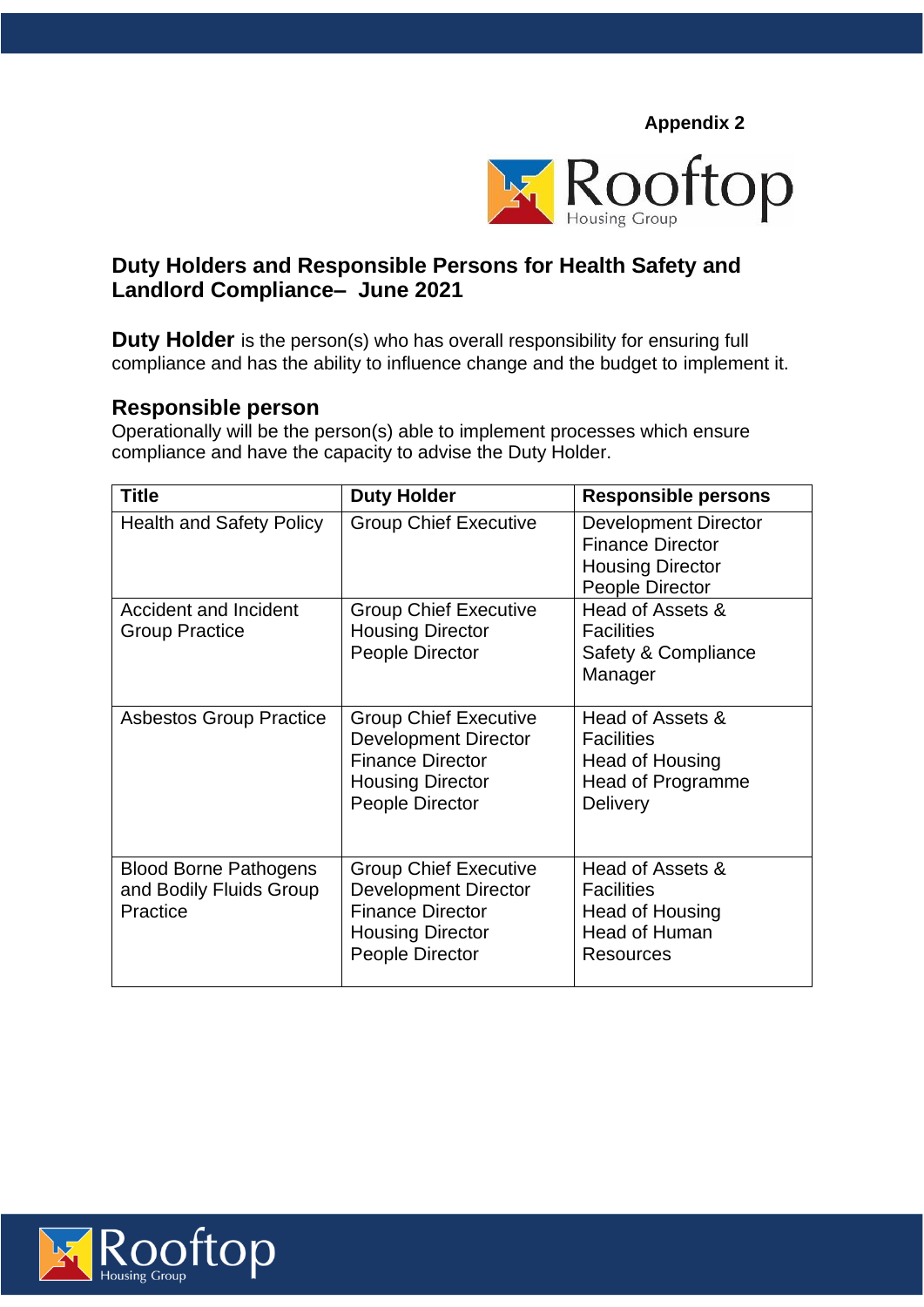| <b>Title</b>                      | <b>Duty Holder</b>           | <b>Responsible Person</b> |
|-----------------------------------|------------------------------|---------------------------|
| Consultation with                 | <b>Group Chief Executive</b> | Head of Assets &          |
| <b>Employees Group</b>            | <b>Housing Director</b>      | <b>Facilities</b>         |
| Practice                          | People Director              | <b>Head of Human</b>      |
|                                   |                              | <b>Resources</b>          |
| <b>Display Screen Equipment</b>   | <b>Group Chief Executive</b> | Line Managers             |
| <b>Group Practice</b>             | <b>Housing Director</b>      |                           |
|                                   | <b>Development Director</b>  |                           |
|                                   | People Director              |                           |
|                                   | <b>Finance Director</b>      |                           |
| Driving at Work Group             | <b>Group Chief Executive</b> | <b>Line Managers</b>      |
| Practice                          | <b>Development Director</b>  |                           |
|                                   | <b>Finance Director</b>      |                           |
|                                   | <b>Housing Director</b>      |                           |
|                                   | People Director              |                           |
|                                   |                              |                           |
|                                   |                              |                           |
|                                   |                              |                           |
|                                   |                              |                           |
|                                   |                              |                           |
| Drugs and Alcohol Group           | <b>Group Chief Executive</b> | <b>Head of Human</b>      |
| Practice                          | People Director              | <b>Resources</b>          |
|                                   |                              | Head of Assets &          |
|                                   |                              | <b>Facilities</b>         |
|                                   |                              |                           |
| <b>Electrical Safety Policy</b>   | <b>Group Chief Executive</b> | Head of Assets &          |
|                                   | <b>Development Director</b>  | <b>Facilities</b>         |
|                                   | <b>Finance Director</b>      | Head of Programme         |
|                                   | <b>Housing Director</b>      | <b>Delivery</b>           |
|                                   | People Director              | <b>Head of Housing</b>    |
|                                   |                              | Head of ICT               |
| <b>Electricity at Work Group</b>  | <b>Group Chief Executive</b> | Head of Assets &          |
| Practice                          | <b>Housing Director</b>      | <b>Facilities</b>         |
|                                   | <b>Development Director</b>  | Head of Programme         |
|                                   |                              | <b>Delivery</b>           |
|                                   |                              | <b>Head of Housing</b>    |
|                                   |                              | Head of ICT               |
|                                   |                              | Safety & Compliance       |
|                                   |                              | Manager                   |
|                                   |                              |                           |
| <b>Title</b>                      | <b>Duty Holder</b>           | <b>Responsible Person</b> |
| <b>Fire Safety Group Practice</b> | <b>Group Chief Executive</b> | Head of Assets &          |
|                                   | <b>Development Director</b>  | <b>Facilities</b>         |
|                                   | <b>Finance Director</b>      | Head of Housing           |
|                                   | <b>Housing Director</b>      | Head of ICT               |
|                                   | People Director              | Safety & Compliance       |
|                                   |                              | Manager                   |
| First Aid at Work Group           | <b>Group Chief Executive</b> | <b>Head of Human</b>      |
| Practice                          | People Director              | <b>Resources</b>          |

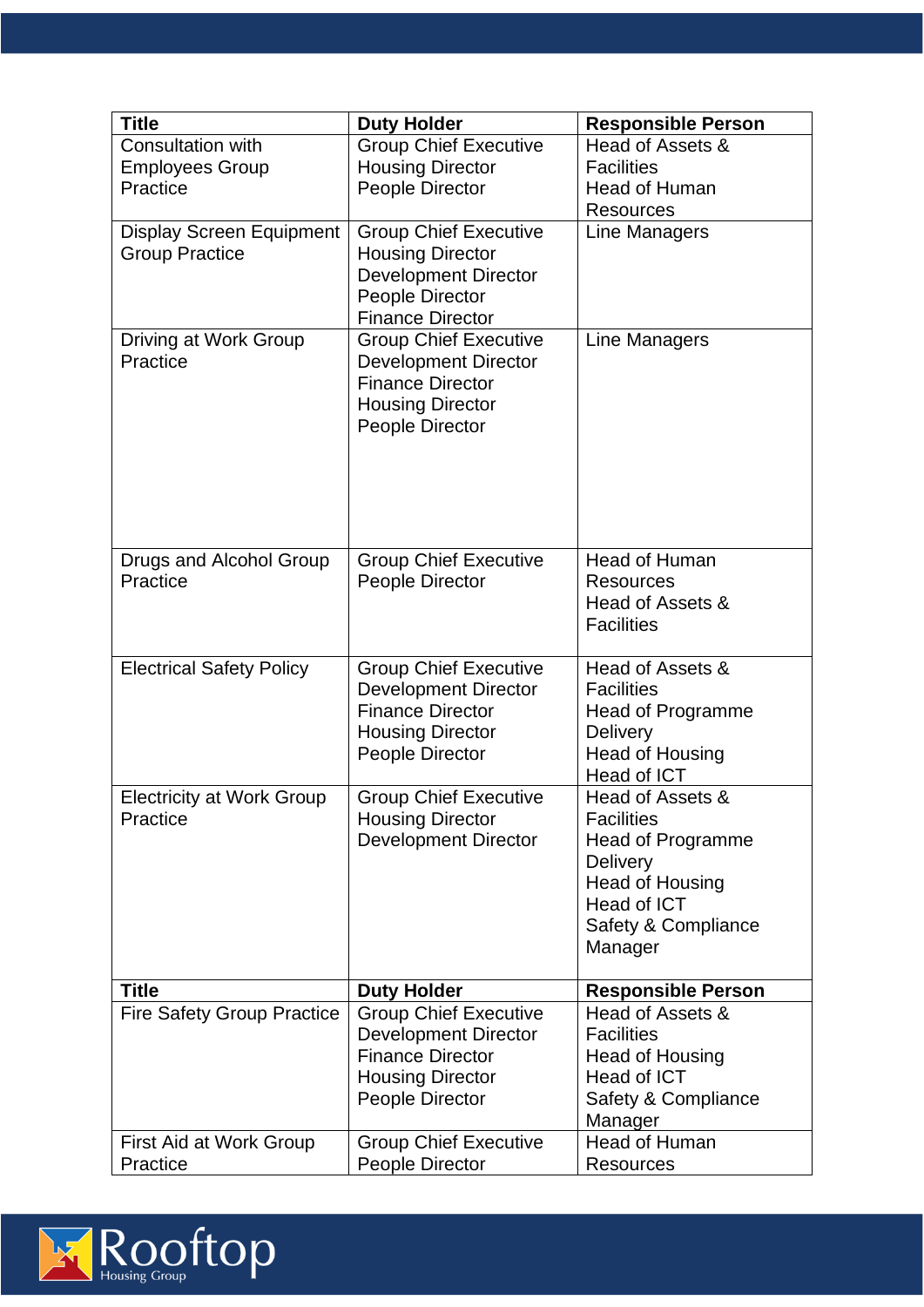|                                                  |                                                                                                                                      | Head of Assets &<br><b>Facilities</b>                                                                                                       |
|--------------------------------------------------|--------------------------------------------------------------------------------------------------------------------------------------|---------------------------------------------------------------------------------------------------------------------------------------------|
| <b>Gas Servicing Policy</b>                      | <b>Group Chief Executive</b><br><b>Development Director</b><br><b>Finance Director</b><br><b>Housing Director</b><br>People Director | Head of Assets &<br><b>Facilities</b><br><b>Safety and Compliance</b><br>Manager                                                            |
| Legionella Group Practice                        | <b>Group Chief Executive</b><br><b>Development Director</b><br><b>Finance Director</b><br><b>Housing Director</b><br>People Director | Head of Assets &<br><b>Facilities</b><br>Head of Programme<br><b>Delivery</b><br><b>Head of Housing</b>                                     |
| Lift Management and<br><b>Maintenance Policy</b> | <b>Group Chief Executive</b><br><b>Development Director</b><br><b>Finance Director</b><br><b>Housing Director</b><br>People Director | <b>Head of Assets &amp; Facilties</b><br>Head of Risk & Assurance<br>Head of Programme<br><b>Delivery</b><br>Safety & Compliance<br>Manager |
| Lone and Home Working<br><b>Group Practice</b>   | <b>Group Chief Executive</b><br><b>Development Director</b><br><b>Finance Director</b><br><b>Housing Director</b><br>People Director | Line Managers                                                                                                                               |